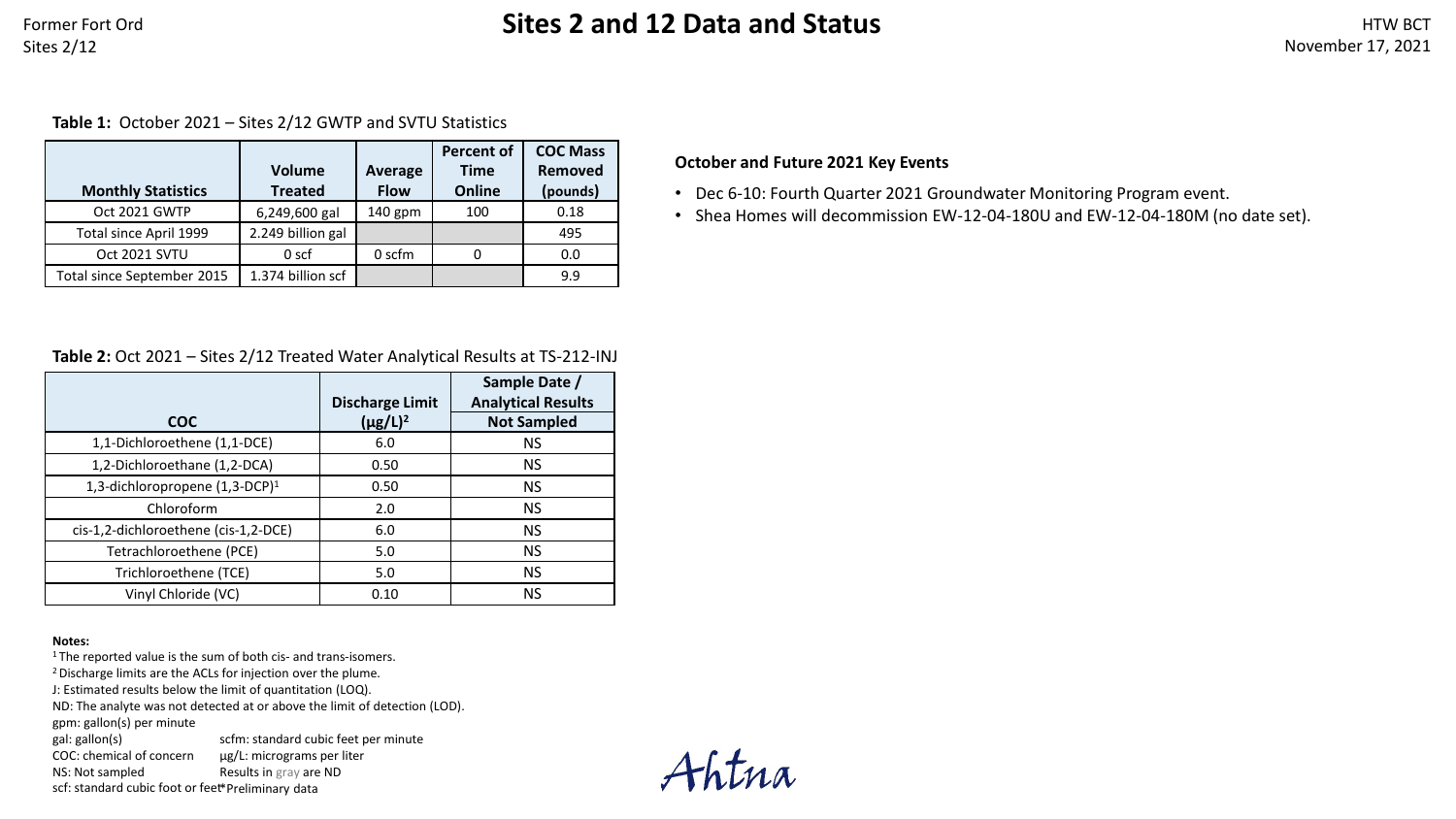### Former Fort Ord Sites 2/12

**Table 3.** Sites 2/12 Select Groundwater Extraction/Monitoring Well Data

|                                  | Select COC Concentrations (µg/L) <sup>4</sup> |       |                                       |       |         |                                                                                            |           |                                                                               |            |           |                               |           |           |            |       |          |                                       |                     |
|----------------------------------|-----------------------------------------------|-------|---------------------------------------|-------|---------|--------------------------------------------------------------------------------------------|-----------|-------------------------------------------------------------------------------|------------|-----------|-------------------------------|-----------|-----------|------------|-------|----------|---------------------------------------|---------------------|
|                                  |                                               |       | 3Q 2019   4Q 2019   1Q 2020   2Q 2020 |       | 3Q 2020 | 4Q 2020                                                                                    |           | 1Q 2021   2Q 2021   3Q 2021   3Q 2019   4Q 2019   1Q 2020   2Q 2020   3Q 2020 |            |           |                               |           |           |            |       |          | 4Q 2020   1Q 2021   2Q 2021   3Q 2021 |                     |
| Well Identification <sup>3</sup> | <b>TCE</b>                                    |       |                                       |       |         |                                                                                            |           |                                                                               | <b>PCE</b> |           |                               |           |           |            |       |          |                                       |                     |
|                                  | $ACL$ :<br>5.0                                |       |                                       |       |         |                                                                                            |           | 5.0                                                                           |            |           |                               |           |           |            |       |          |                                       |                     |
| EW-12-03-180M                    | 1.7                                           | 1.3   | 2.1                                   | 0.62  | 2.4     | 2.3                                                                                        | 0.14J     | 0.70                                                                          | 0.60       | ND (0.25) | 0.25J                         | ND (0.25) | ND (0.25  | 0.18J      | 0.16  |          | ND (0.25) ND (0.25) ND (0.25)         |                     |
| EW-12-05-180M                    | 1.9                                           | 2.1   | 0.60                                  | 2.1   | 1.9     | 2.4                                                                                        | 2.0       | 2.3                                                                           | 2.1        | 0.71      | 0.66                          | 0.68      | 0.95      | 0.65       | 0.79  | 0.71     | 0.73                                  | 0.61                |
| EW-12-07-180M                    | 1.1                                           | 0.81  | 0.78                                  | 0.63  | 0.54    | 0.59                                                                                       | $0.56 J+$ | $0.45$ J                                                                      | $0.45$ J   | 0.28J     | 0.27J                         | 0.24J     | 0.19J     | 0.12J      | 0.14  | 0.16J    | 0.12J                                 | 0.10J               |
| EW-12-08-180U                    | 0.47J                                         | 0.36J | 0.31J                                 | 0.35J | 0.36J   | 0.16J                                                                                      | 0.27J     | $0.25$ J                                                                      | 0.32J      | 14.1      | 13.5                          | 8.4       | 13.1      | 11.6       | 6.1   | $5.3 J+$ | 3.4                                   | 5.4/5.9             |
| MW-12-09R-180                    | 1.9                                           | 1.7   | 2.3                                   | 1.4   | 1.2     | 1.6                                                                                        | 1.7       | 1.4                                                                           | $1.3 J+$   | 0.28J     | 0.29J                         | 0.34J     | 0.30J     | 0.21J      | 0.26J | 0.27J    | 0.21J                                 | 0.20J               |
| MW-12-14-180M                    | 2.4                                           | 1.5   | 1.6                                   | 1.9   | 2.1     | 1.2                                                                                        | $1.4 J+$  | 1.4                                                                           | 1.7        | 0.28J     | 0.34J                         | 0.31J     | 0.43J     | 0.36J      | 0.32J | 0.34J    | 0.31J                                 | 0.34J               |
| MW-12-16-180M                    | 1.2                                           | 1.5   | 1.8                                   | 1.8   | 1.7     | 2.0                                                                                        | 2.6       | 2.1                                                                           | 2.1        |           | ND (0.25) ND (0.25) ND (0.25) |           | ND (0.25) | ) ND (0.25 | 0.089 | 0.11J    |                                       | ND (0.25) ND (0.25) |
| MW-12-20-180U                    |                                               |       |                                       |       |         | ND (0.25) ND (0.25) ND (0.25) ND (0.25) ND (0.25) ND (0.056) ND (0.25) ND (0.25)           |           |                                                                               | ND (0.25)  | 2.7       | 5.6                           | 0.94      | 2.0       | 3.1        | 0.87  | 0.81     | 0.75                                  | 0.79                |
| MW-12-21-180U                    |                                               |       |                                       |       |         | ND (0.25) ND (0.25) ND (0.25) ND (0.25) ND (0.25) ND (0.25) ND (0.066) ND (0.25) ND (0.25) |           |                                                                               | ND(0.25)   | 0.28J     | 0.38J                         | 0.35J     | 0.23J     | 0.41J      | 0.38J | 0.38J    | 0.36J                                 | 0.35J               |
| MW-12-24-180U                    | 0.13J                                         |       |                                       |       |         | ND (0.25) ND (0.25) ND (0.25) ND (0.25) ND (0.066) ND (0.25) ND (0.25) ND (0.25)           |           |                                                                               |            | 1.8       | 3.1                           | 0.60      | 0.94      | 0.33J      | 0.36J | 0.68     | 0.29J                                 | 0.37J               |
| MW-12-28-180U                    |                                               |       |                                       |       |         | ND (0.25) ND (0.25) ND (0.25) ND (0.25) ND (0.25) ND (0.066) ND (0.25) ND (0.25)           |           |                                                                               | ND (0.25)  | 0.33J     | 0.31J                         | 0.52      | 0.42J     | 0.39J      | 0.36J | 0.29J    | 0.32J                                 | 0.26J               |
| MW-12-32-180U                    | 0.42J                                         | 0.54  | 0.84                                  | 0.57  | 0.64    | 0.70                                                                                       | 0.55      | 0.62                                                                          | 0.71       | 0.41J     | 0.54                          | 0.71      | 0.48J     | 0.64       | 0.73  | 0.50     | 0.52                                  | 0.63                |

#### **Notes:**

<sup>1</sup> The reported value is the sum of both cis- and trans-isomers.

2 Discharge limits are the ACLs for injection over the plume.

<sup>3</sup> Extraction wells not listed have met the QAPP decision rules to no longer operate.

<sup>4</sup> Concentration in **bold** and shaded exceeds the Aquifer Cleanup Level (ACL). Concentrations in gray text are ND.

J: Estimated results below the limit of quantitation (LOQ)

ND: The analyte was not detected at or above the limit of detection (LOD)

COC: chemical of concern

µg/L: micrograms per liter

\* Preliminary data

Ahtna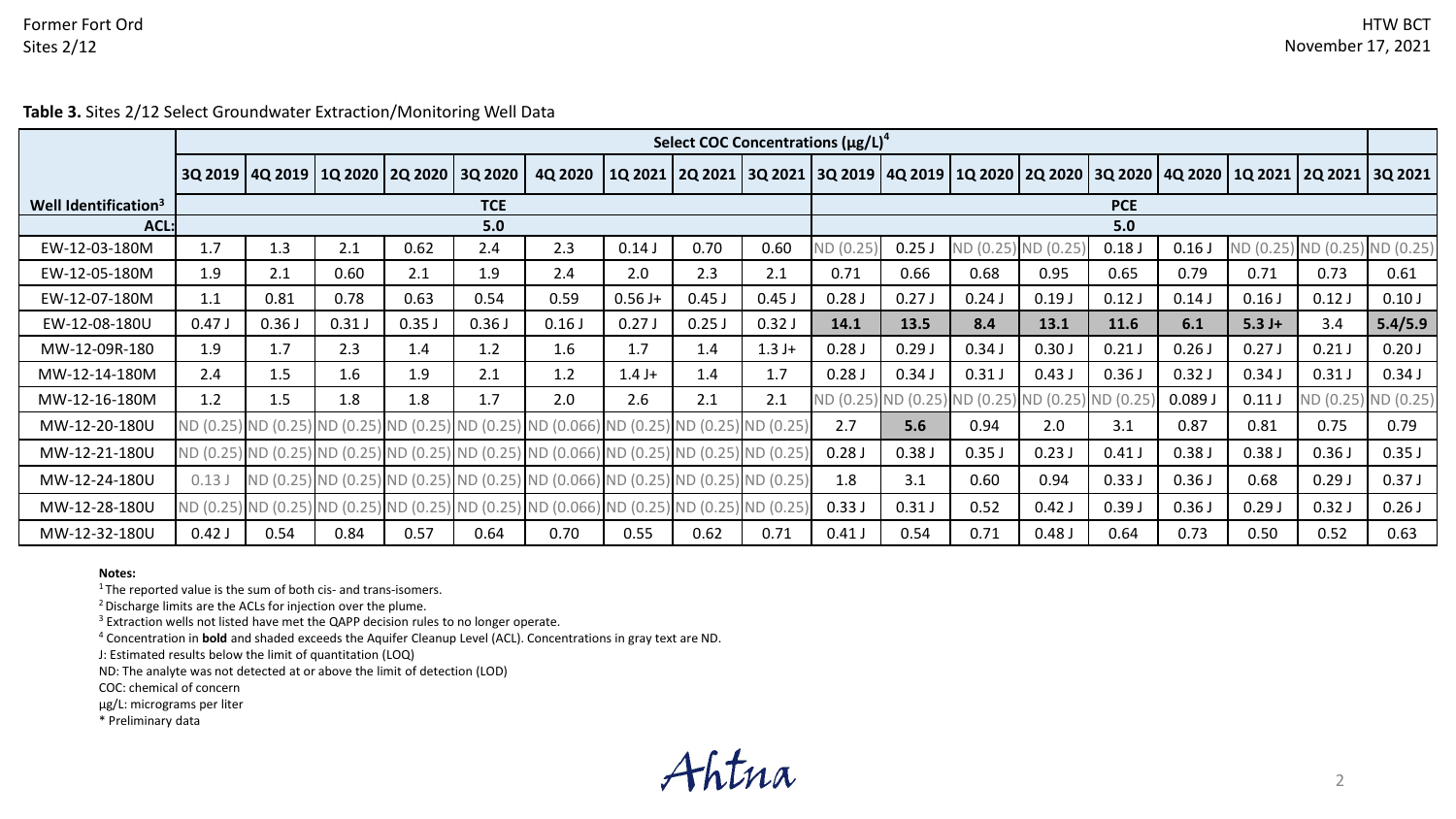



Date: 11/1/2021

Figure: 20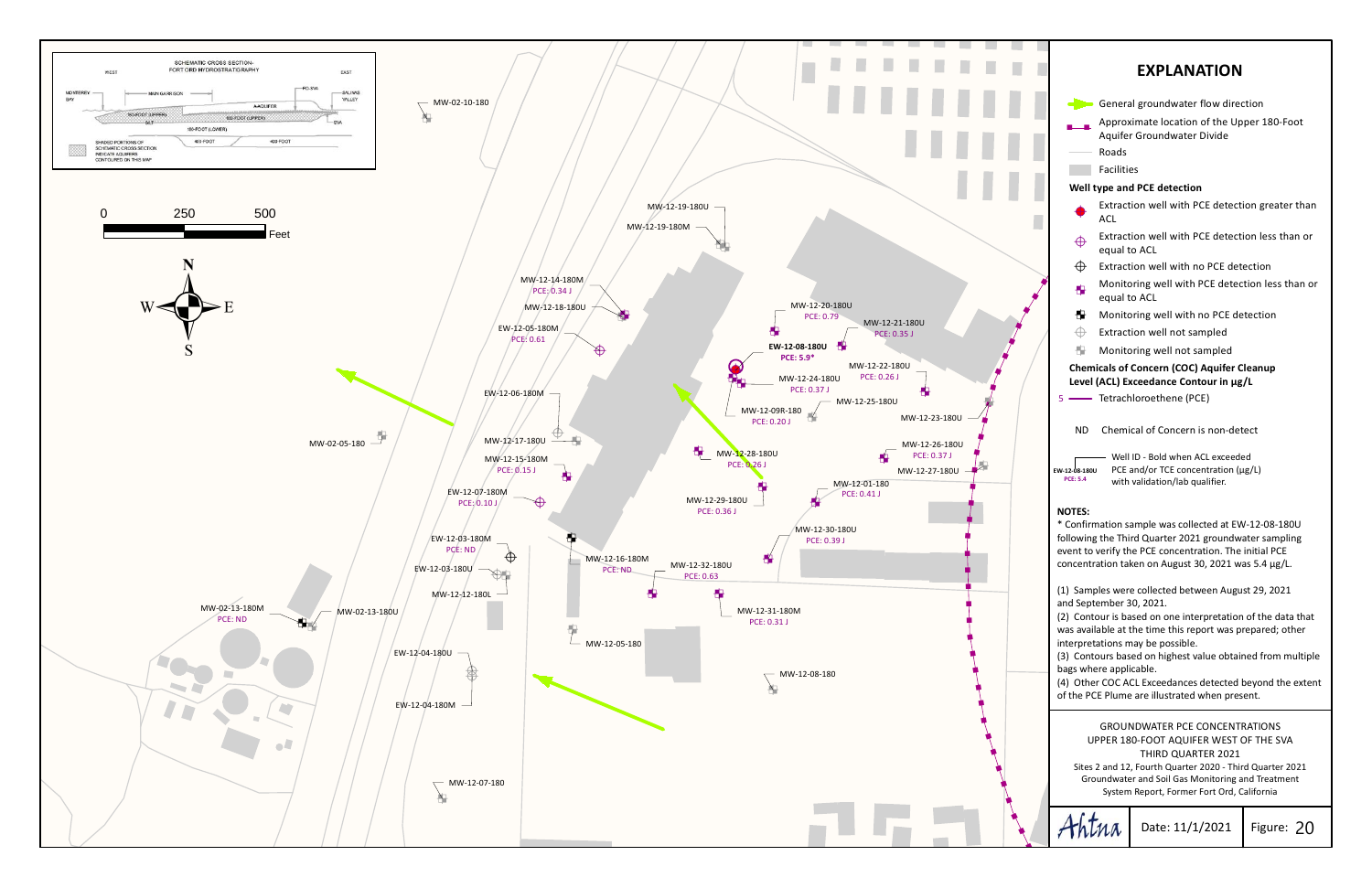Former Fort Ord Sites 2/12

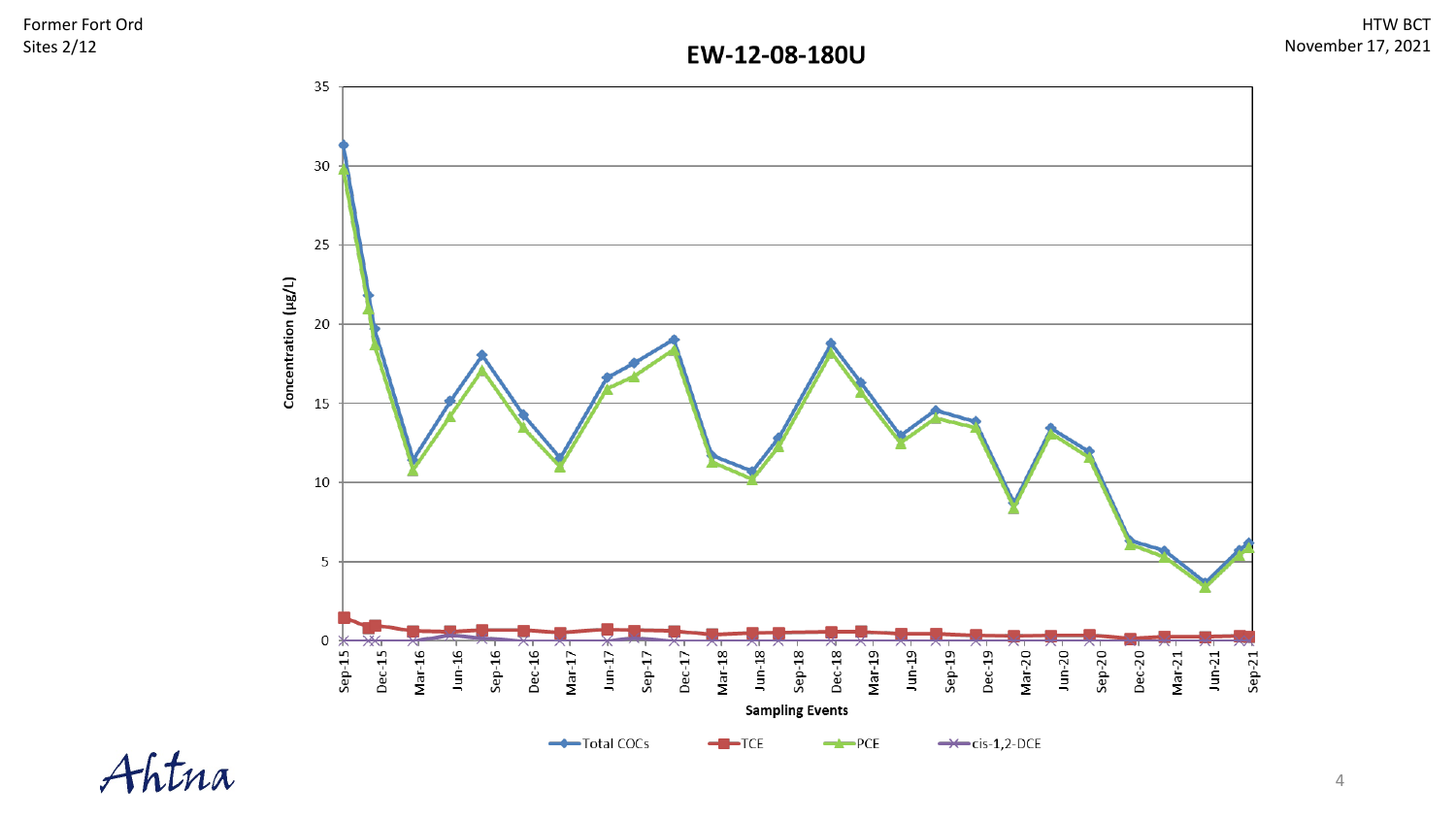## **Table E1. Groundwater QAPP Sampling Frequency Recommended Changes**

|                |                 |                   |                 |              |                 | Last time   Boundary   2021-3Q PCE | 2021-3Q TCE |                 |                |
|----------------|-----------------|-------------------|-----------------|--------------|-----------------|------------------------------------|-------------|-----------------|----------------|
|                | <b>ICurrent</b> | <b>IProposed</b>  | Trends          | above        | <b>Well for</b> | Concentration   Concentration      |             | <b>Figure</b>   | Graph          |
| <b>Well ID</b> |                 | Schedule Schedule | $ $ Increasing? | ACL          | Plume           | $(\mu g/L)$                        | $(\mu g/L)$ | Number   Number |                |
| MW-12-22-180U  | IO              |                   | No.             | 2017         | No.             | 0.26J                              | ND (0.25)   | 29              | E1             |
| MW-12-28-180U  | IO              |                   | No.             | <b>Never</b> | No              | 0.26J                              | ND (0.25)   | 29              | E <sub>2</sub> |

#### **Note:**

Results in gray are not detected concentrations (result reported as <limit of detection [LOD]).

### **Acronyms and Abbreviations:**

µg/L: micrograms per liter

A: annual sample

ACL: aquifer cleanup level

J: Laboratory qualifier, estimated result between the detection limit (DL) and the limit of quantification (LOQ) with a possible high (+) or low (-) bias.

ND: not detected above the LOD

PCE: tetrachloroethene

Q: quarterly

R: remove from sampling, continue to collect depth to water

TCE: trichloroethene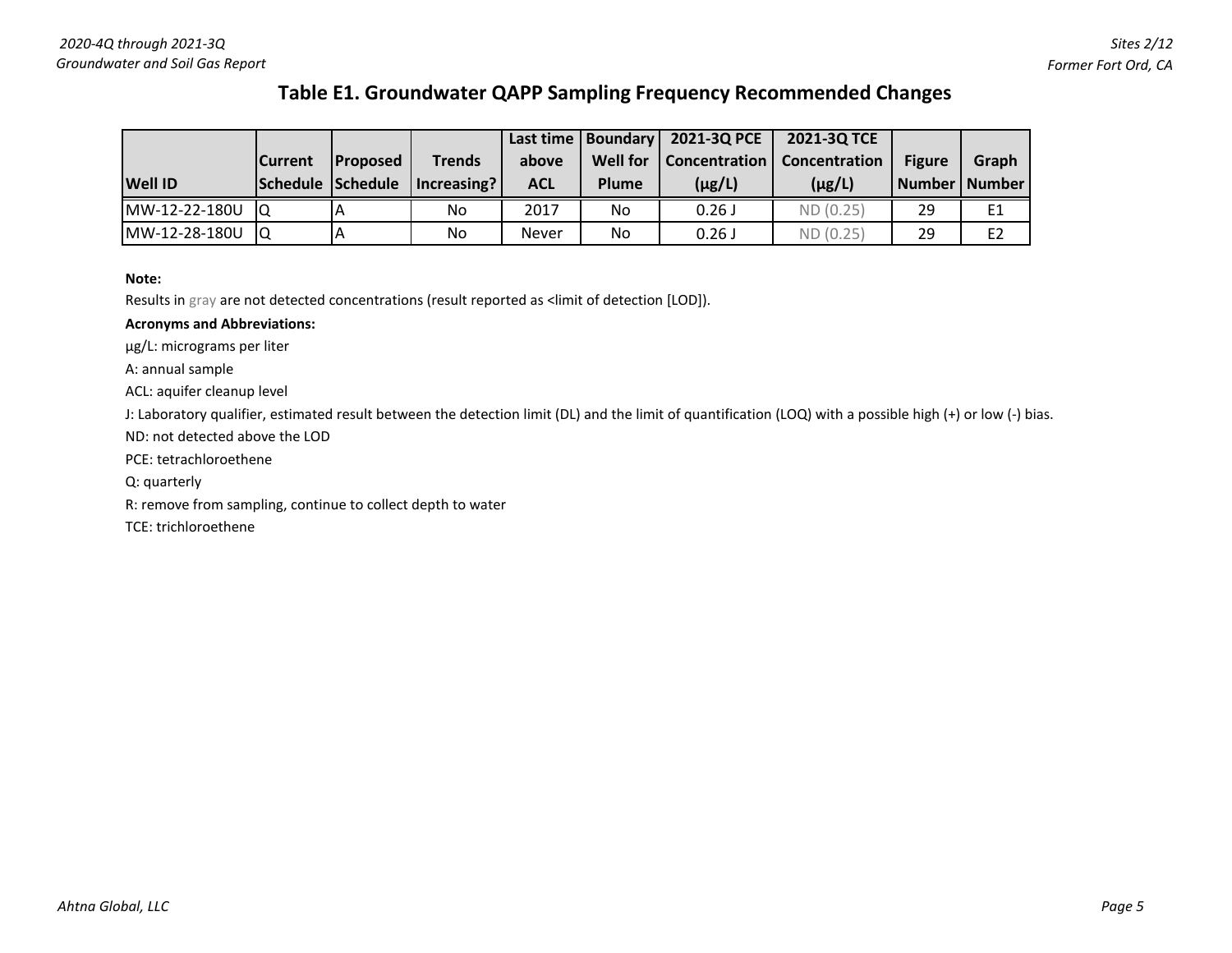

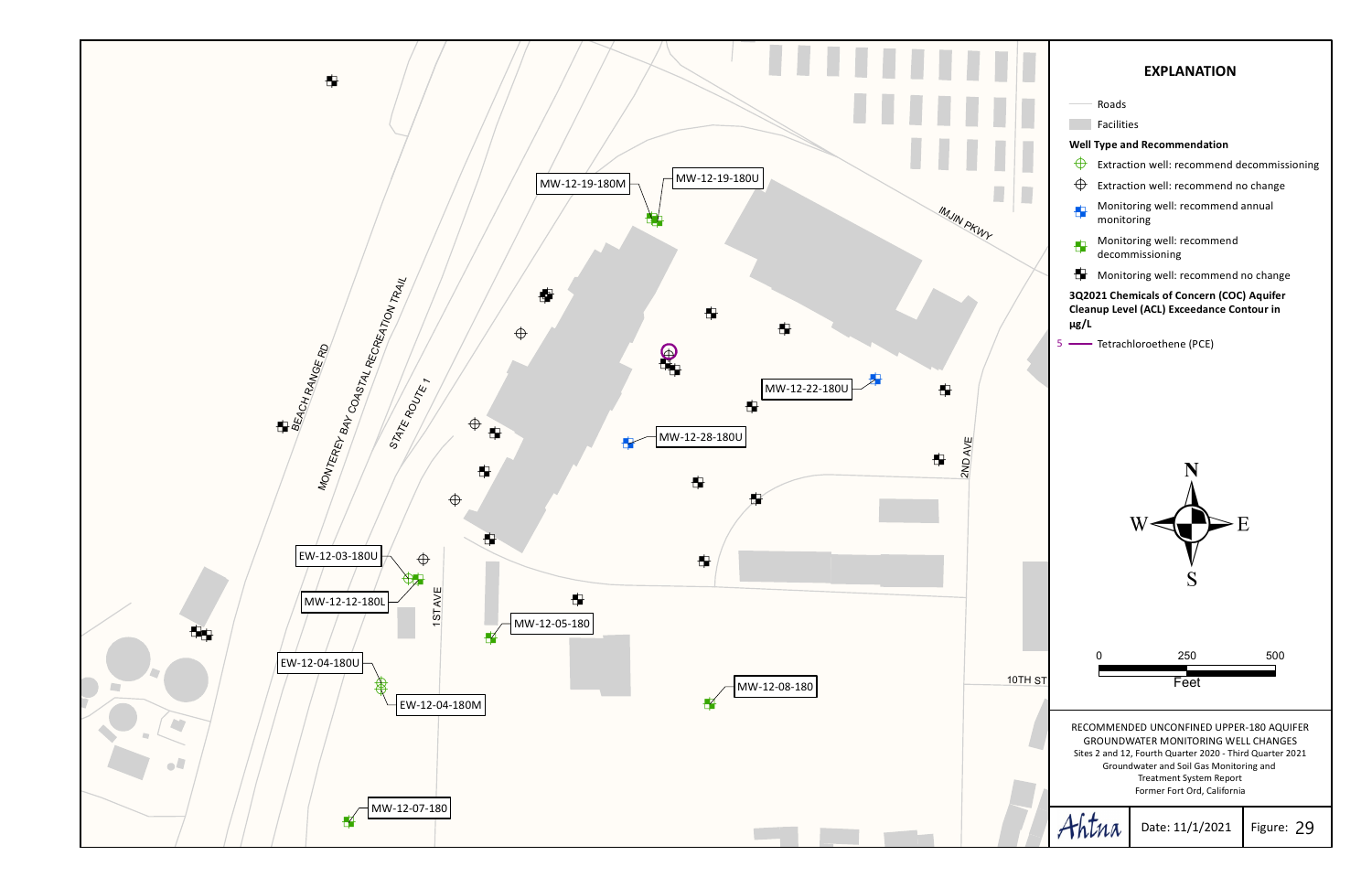